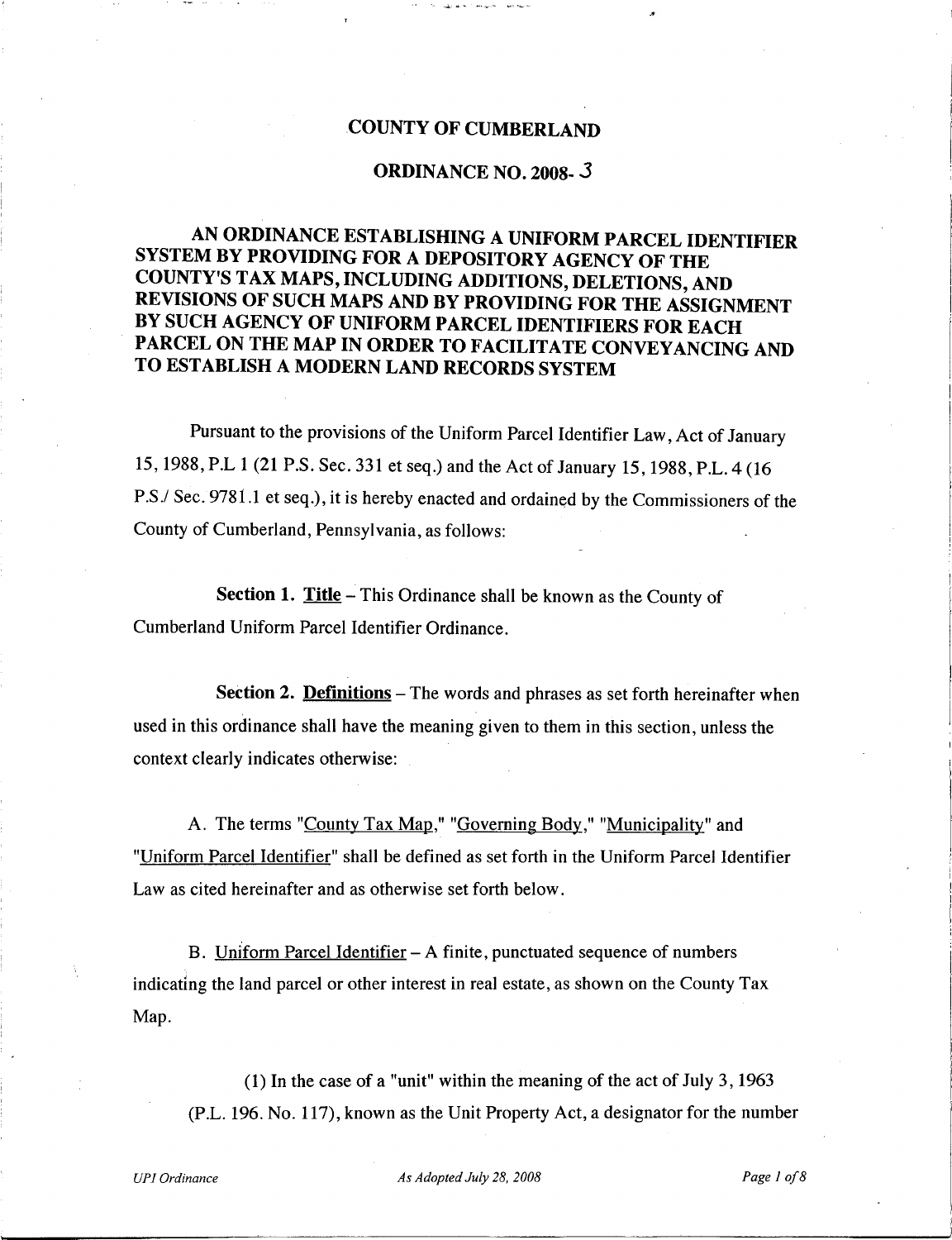of the "unit" as indicated on the recorded "declaration plan" shall be included in the sequence of numbers forming the uniform parcel identifier for such "unit."

(2) In the case of a "unit" within the meaning of 68 Pa. C.S. Part II Subpart B (relating to condominiums), a designator for the number of the "unit" as indicated on the recorded declaration shall be included in the sequence of numbers forming the uniform parcel identifier for such "unit."

(3) In the case of an interest in real estate less than fee simple, an additional designator may be included in the sequence of numbers forming the uniform parcel identifier for such interest in order to distinguish such interest from the fee simple parcel of which such interest is a part. An example of such an intent is real estate constructed upon land leased from a different owner.

C. Document - Any writing evidencing an interest in realty in the County of Cumberland, Pennsylvania, and which transfers or otherwise affects an interest in real estate and which is to be recorded in the Office of the Recorder of Deeds of Cumberland County, other than a Will, a General Power of Attorney, or a Deed of Dedication to a municipality for a road.

Included in the definition of "Document" shall be a:

(1) Deed, Quitclaim Deed, Declaration of Taking by Condemnation, Sales Contract or Agreement, Notice of Taking by Adverse Possession,

(2) Right-of-Way, Easement, Ground Lease, Lease Occupancy Agreement, Memorandum of Lease or other Agreement,

(3) Mortgage, Assignment of Mortgage, Extension Postponement or Subordination of Mortgage, Release or Satisfaction of Mortgage, Power of Attorney to Satisfy Mortgage,

*UPI Ordinance As Adopted July 28, 2008 Page 2 o/8*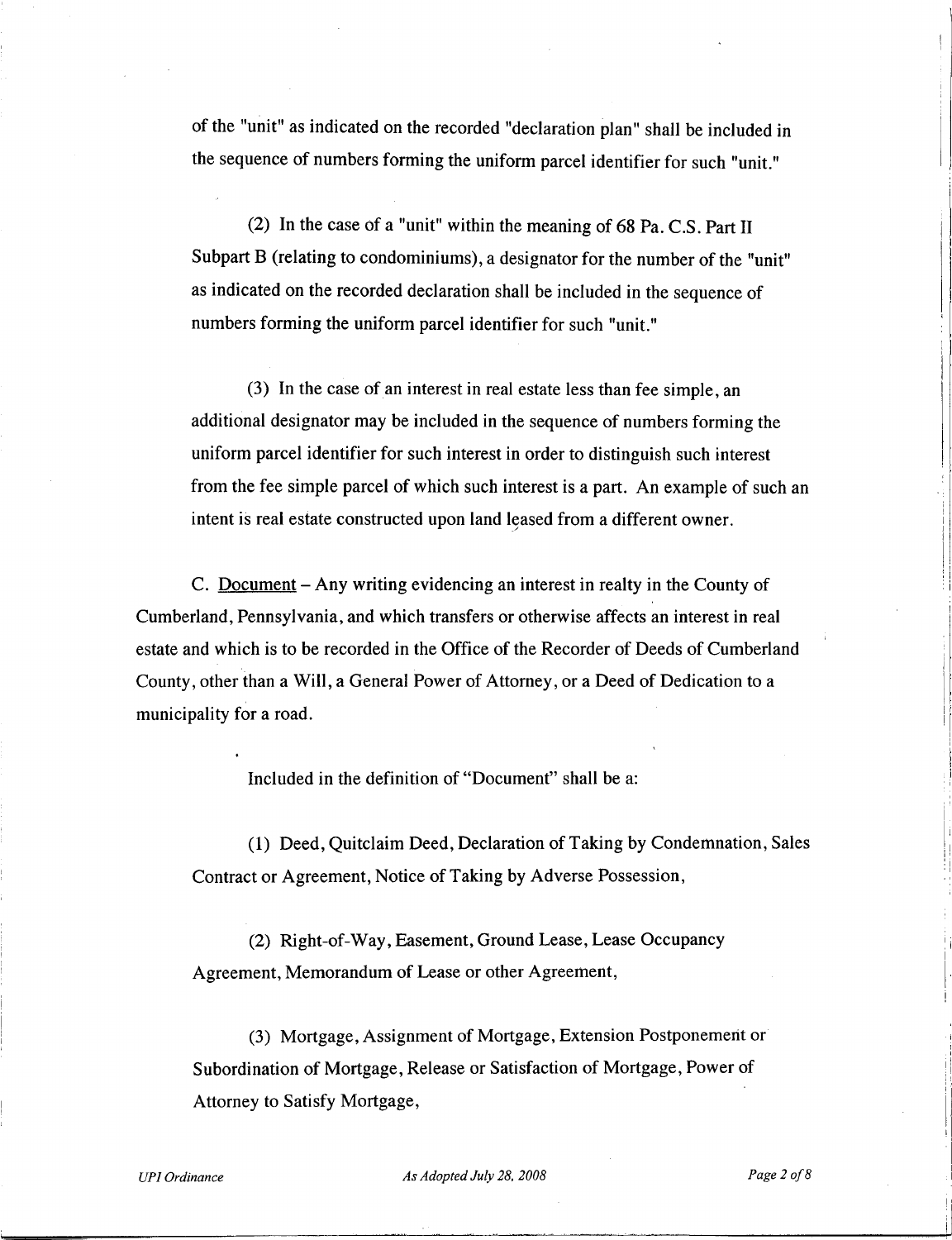(4) Decree Awarding Real Estate, Award in Condemnation, Bankruptcy Notice or Order, or other Order of Court affecting real estate,

(5) Power of Attorney to sell specific real estate, Financing Statement, Clean and Green Application or Amendment thereof, Subdivision or Land Development Plan.

This list is not exclusive and other documents or instruments may be added by the issuance of additional regulations promulgated by the Cumberland County Assessment Office, or by interpretation by the Recorder of Deeds. It is the intention of this Ordinance that every instrument recorded in the Recorder of Deeds Office have a uniform parcel identifier number, or numbers, certified thereon, except for the named exceptions.

D. Permanent depository. The permanent depository is the County Assessment Office, acting through its Tax Mapping Office, as set forth in Section 4 of this Ordinance.

E. Instrument. A document, as defined herein.

**Section 3. UPI System Established.** A Uniform Parcel Identifier system is established and implemented in the County of Cumberland in accordance with the provisions of this Ordinance.

**Section 4. Assessment Office to be Permanent Depository.** Pursuant to section 4(a) of the Uniform Parcel Identifier Law (21 P.S. §334(a)), the County Assessment Office, acting through its Tax Mapping Office, shall be the single agency which shall be the permanent depository of all county tax maps and it shall assign to each parcel of real estate in the County a uniform parcel identifier, which shall correspond with the County tax maps, as the same may be supplemented and revised in the future. The designation of the permanent depository may be changed from time to time by resolution, duly adopted

I I.

I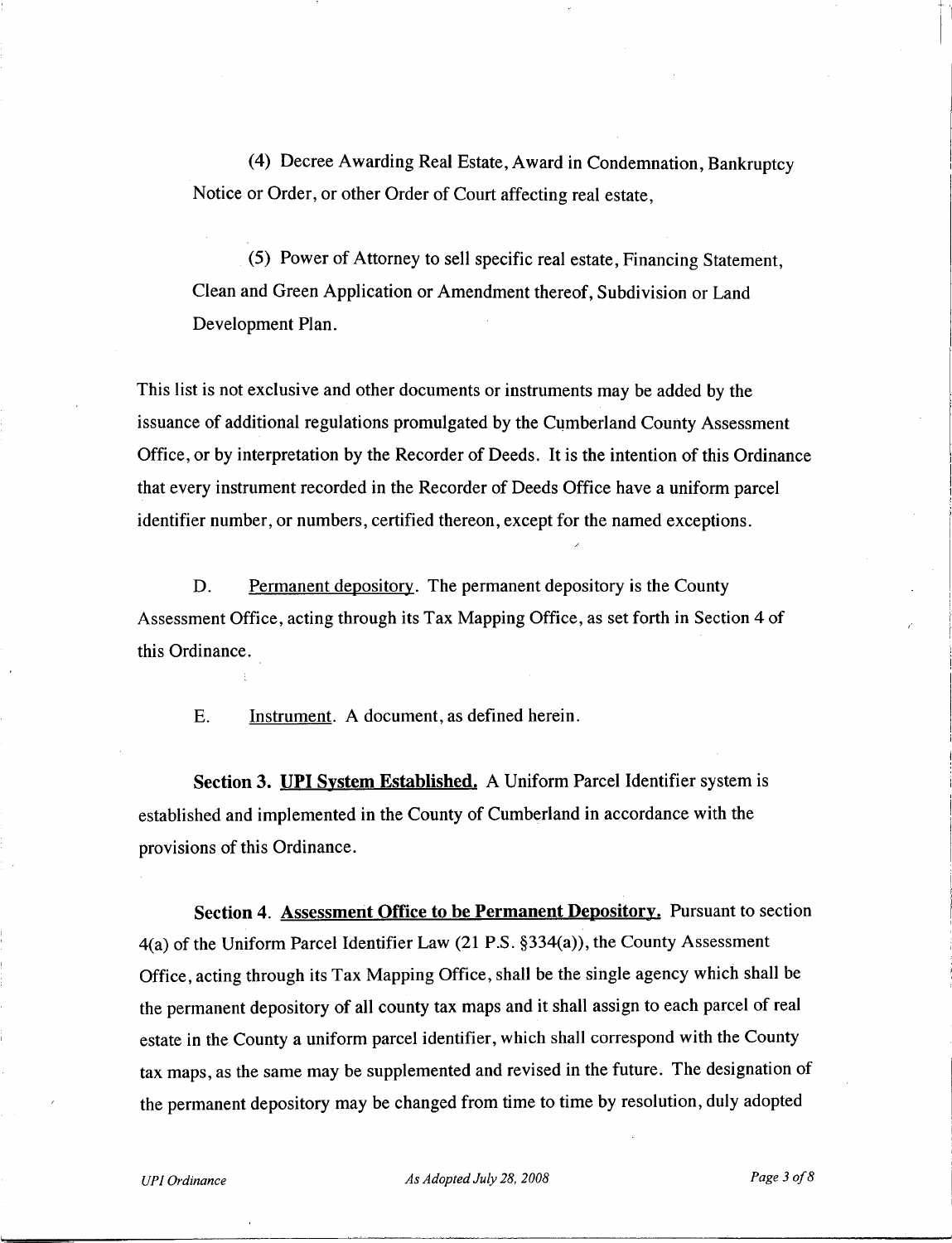by the Board of County Commissioners. The said permanent depository is referred to herein as either the "permanent depository" or the "Assessment Office."

**Section S. Tax Maps.** A. The officials of the permanent depository, as from time to time designated by the Commissioners of Cumberland County, shall create, revise, amend and maintain the County Tax Maps as authorized and required by Section 5 of the Uniform Parcel Identifier Law [21 P.S. Sec. 335].

B. The uniform parcel identifier, as that term is defined in the Uniform Parcel Identifier Law (21 P.S. §332), shall be the existing County tax parcel numbers, as the same may be supplemented and revised in the future, and that pursuant to section 3 of the Uniform Parcel Identifier Law (21 P.S. §333), the County Assessment Office, acting through its Tax Mapping Office, shall maintain a permanent record of all county tax maps with the uniform parcel identifier numbers clearly visible thereon, or in a data field directly linked to the parcel shown on the map, and easily accessible from that map.

C. Pursuant to section  $5(b) \& (f)$  of the Uniform Parcel Identifier Law (21) P.S. §335(b)  $\&$  (f)) the County tax maps shall be maintained in electronic form only, with provision for off-site, secure back-up for all County tax maps, on a daily basis, for each day during which County offices are open.

D. Electronic access to all County tax maps shall be maintained in both the County Assessment Office, acting through its Tax Mapping Office, and the Recorder of Deeds Office. All revisions or new maps shall be available to the public by means of public access terminals in such offices within ten days of the revision or addition being made to the master or original electronic map, pursuant to section 5(d) of the Uniform Parcel Identifier Law (21 P.S. §335(d)),

**Section 6. UPI Assigned to Each Parcel.** A. At the request of an owner subdividing or amalgamating or otherwise affecting for future transfer, mortgage, release or other purpose, any parcel of realty within the County, or of parcels already designated

*UPI Ordinance As Adopted July 28, 2008 Page 4 o/8*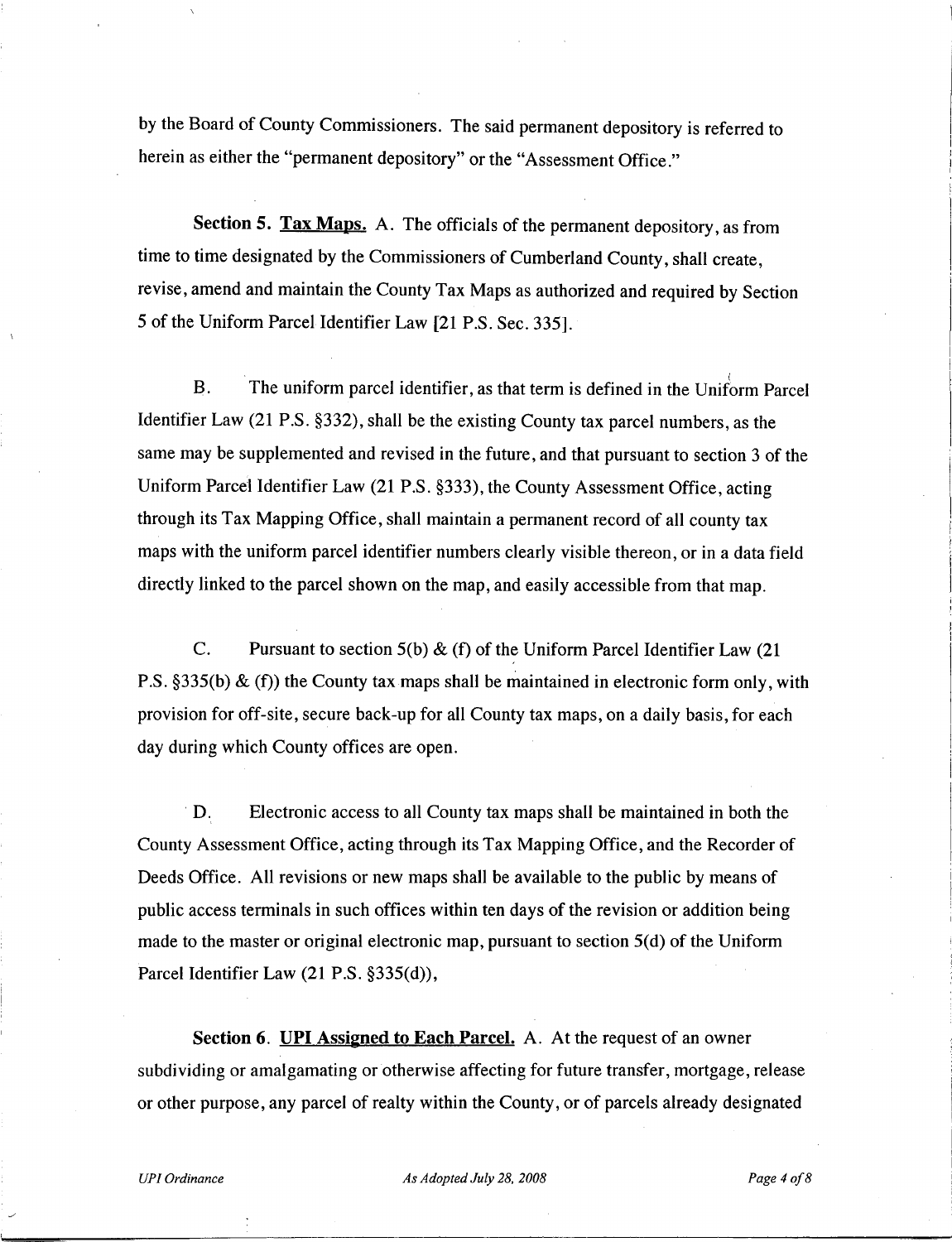on a County Tax Map, or interest in such real estate for which an additional designator may be assigned, the officials of the permanent depository shall assign a uniform parcel identifier to each such parcel included in the proposed transfer, mortgage, release or other purpose, all as more particularly provided in Section 4 (b) of the Uniform Parcel Identifier Law [21 P.S. Sec. 334 (b)]. In the case of multiple described lots, tracts, parcels, or other described areas of land now contained in an existing and recorded "common deed" or document, and now treated as separate tax parcels, a separate uniform parcel identifier shall be assigned for each lot, tract, parcel, or other described area. The County Assessment Office, acting through its Tax Mapping Office, may elect to issue a new uniform parcel identifier in the event that an interest less than the entire fee simple title to a parcel is transferred or affected by an instrument, or in the event that the an instrument transfers or affects less than all of a parcel, or in other similar instances.

B. If the conveyance in the proposed transfer represents a change of size or description of the real estate, the owner shall provide the officials with either a metes and bounds description based on a precise survey or a lot number and references to a recorded subdivision plan, which plan on its face shows metes and bounds, prepared by a professional land surveyor as required by the act of May 23, 1945 (P.L. 913, No. 367), known as the Professional Engineers Registration Law. Any subdivision plan which was prepared prior to the effective date of the aforesaid act and which contains reasonably accurate metes and bounds shall be acceptable for compliance with these provisions. This assignment of uniform parcel identifiers shall take place within one day of the presentation of the request for such assignment when accompanied by the survey or such subdivision plan. No metes and bounds description by survey or subdivision plan shall be required for any transfer, mortgage, release or other purpose involving a right-of-way, surface or subsurface easement, oil, gas or mineral lease or other interest, or any subsurface estate.

**Section 7. UPls Required to Record.** Pursuant to section 978.1 of the County Code (16 P.S. §987.1) the Commissioners do hereby require that beginning October 1, 2008, the Recorder of Deeds shall not record or accept for record any conveyance of real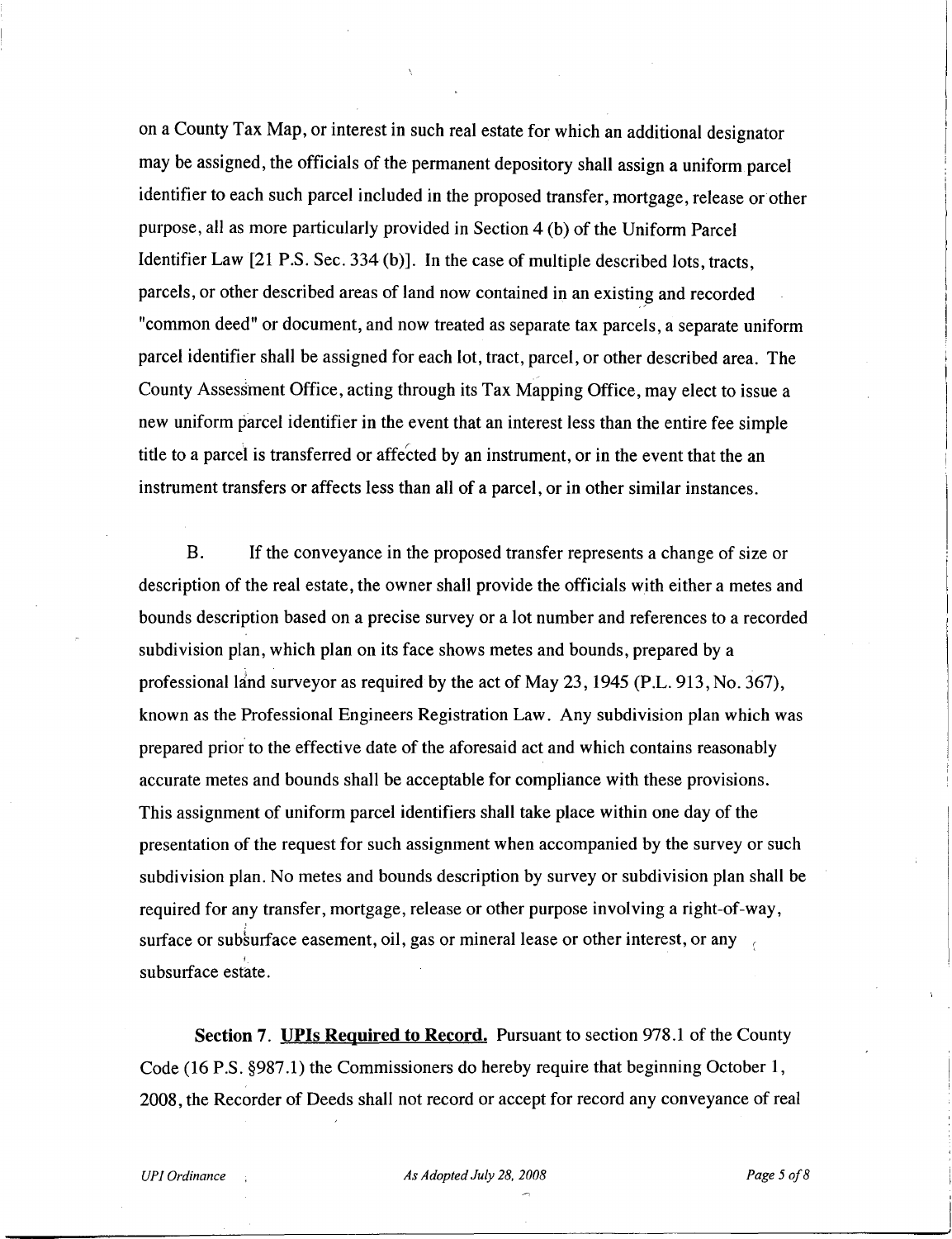estate, mortgage of real estate or any other instrument affecting real estate in Cumberland County unless the uniform parcel identifier is contained in the body thereof, or is endorsed thereon, and is certified by the permanent depository (the County Assessment Office, acting through its Tax Mapping Office).

**Section 8. Certification Required.** A. In each instance, the uniform parcel identifier set forth on the instrument to be recorded shall be certified by the permanent depository to be correct, prior to the instrument being recorded. (The permanent depository is the County Assessment Office, acting through its Tax Mapping Office, as provided in Section 4 of this Ordinance.) Each document submitted to the permanent depository fot certification of a uniform parcel identifier shall include the applicable uniform parcel identifier number(s) for certification, or those from which a new uniform parcel identifier number(s) is to be created. The person seeking to record the instrument in the Recorder of Deeds Office shall provide information sufficient to identify the property and allow a certification of the uniform parcel identifier by the Assessment Office. The Assessment Office, after verification of the property's uniform parcel j identifier, shall certify its acceptance of the uniform parcel identifier and instrument prior to the recording of the instrument by the Recorder of Deeds. All applicable uniform parcel identifiers provided by the person seeking to record a Document, and the certification by the permanent depository, shall be placed at the top of the first page of the document to be recorded. All Documents shall contain at least two  $(2")$  inches of space at the top of the first page for this purpose. The Assessment Office may implement rules and procedures which shall reasonably allow for verification of the uniform parcel identifier set forth in the instrument, and which shall govern the placement and certification of acceptance, or rejection, of the uniform parcel identifier as set forth on any instrument to be recorded in the Recorder of Deeds Office. It is the intention of the County that the certification be issued within one day of a document being submitted to the permanent depository, when the request is accompanied by all documentation, in proper order. When a Document meets the provisions of this Ordinance and any rules and procedures implemented hereunder, the certification should normally occur shortly after receipt of the Document by the permanent depository. Notification of rejection may

*UPI Ordinance As Adopted July 28, 2008 Page 6 o/8*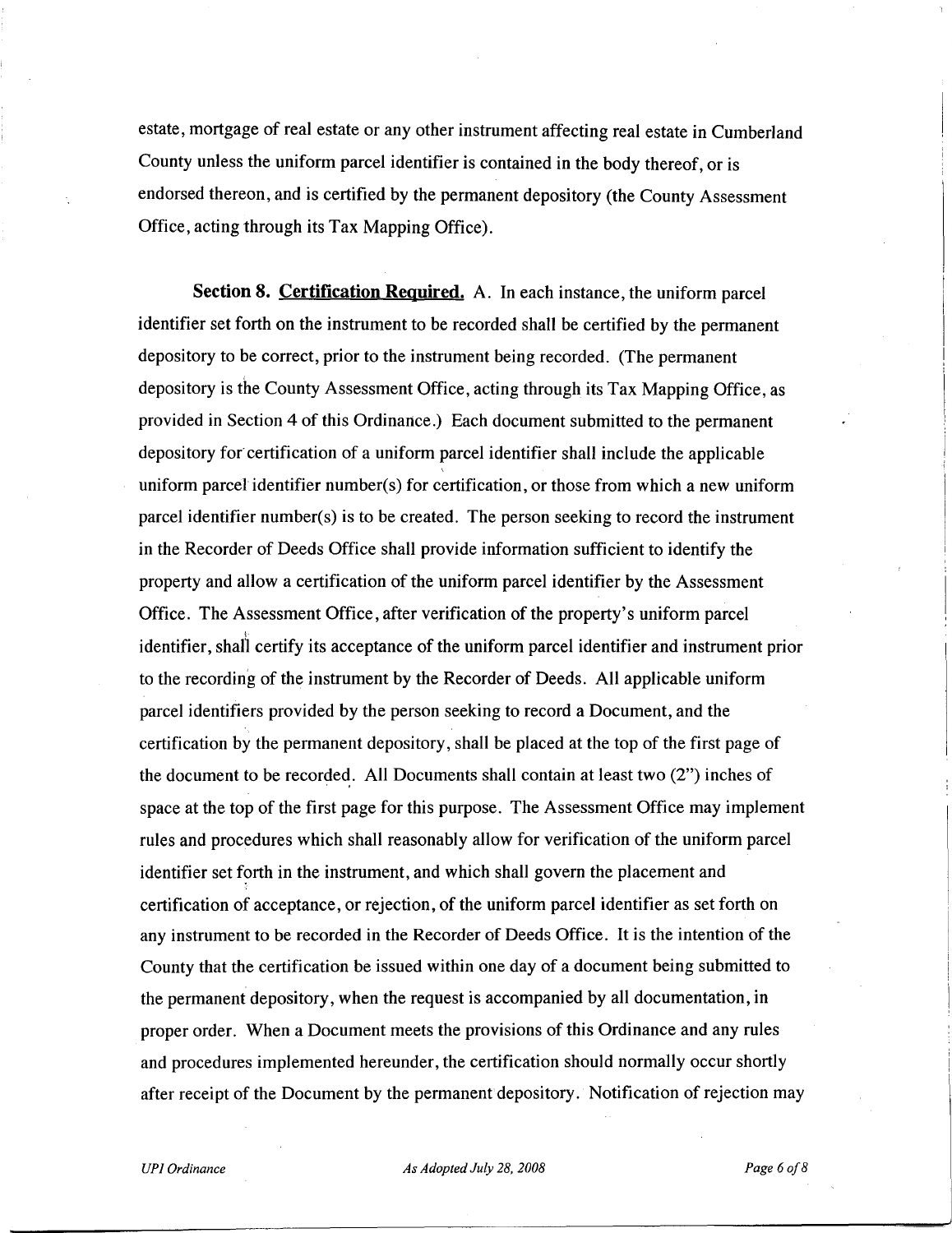be made orally to the person seeking to record the instrument, by telephone if a number is available, or by mail.

 $\mathcal{L}$ 

B. The party desiring to record an instrument shall be solely responsible for correctness of the UPI number( $s$ ) set forth on the instrument. The County, the permanent depository, and the Recorder of Deeds office shall not be liable to any party for the accuracy of any UPI number(s) certified on any instrument.

**Section 9. Fees.** The County shall charge and collect a fee for the services provided pursuant to this Ordinance. Such fee shall be payable to the Recorder of Deeds as the agent for the County at the time that the Document is presented for recording with the Recorder of Deeds. This Fee shall be separate and distinct from any other charge or fee due upon presentation for recording of any Document subject hereto. The fee may from time to time be revised by resolution, duly adopted by the Board of Commissioners of Cumberland County. The initial fee is hereby established at \$10.00 for each uniform parcel identifier affixed or certified as required pursuant to the Act and this Ordinance. In the event of a single instrument relating to multiple uniform parcel identifiers, a separate fee shall be paid for each uniform parcel identifier affixed or certified to each instrument.

**Section 10. Recommendation of Recorder of Deeds.** In accordance with Act 1988-4 (16 P.S. Sec. 9781.1), the written recommendation of the Register & Recorder of Cumberland County is attached hereto.

**Section 11. Provisions Severable.** The provisions of this Ordinance are severable. If any provision of this Ordinance, or its application to any person, entity or circumstances, is held invalid by a court of competent jurisdiction, such determined invalidity shall not affect any other provision or application of this Ordinance.

**Section 12. Effective Date.** This Ordinance shall become effective October 1, 2008.

*UPI Ordinance As Adopted July 28, 2008 Page* 7*o/8*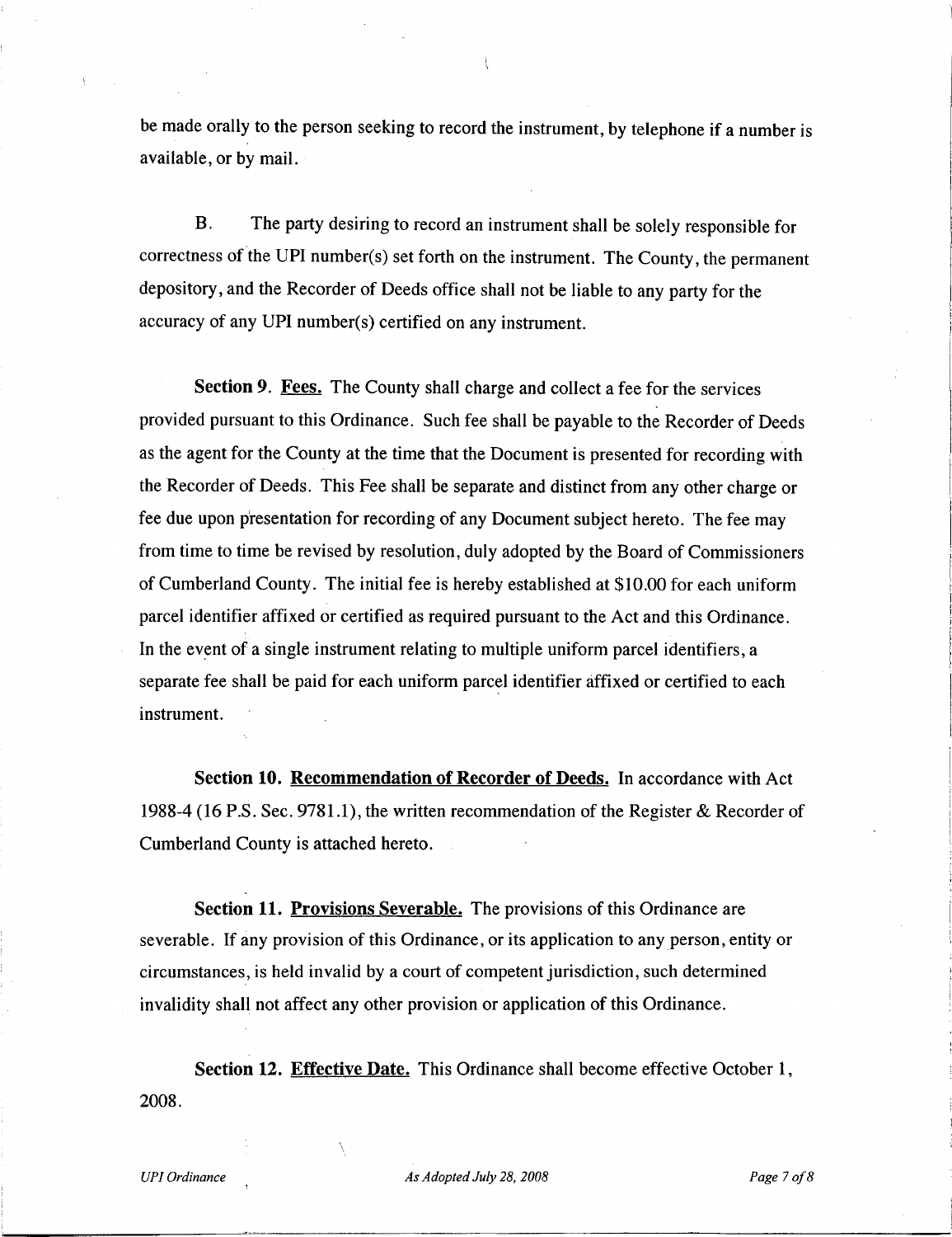**ENACTED AND ORDAINED** by the Commissioners of Cumberland County this  $28\frac{4}{-}$  day of July 2008.

ATTEST:

Dennis Marion, Chief Clerk

**BOARD OF COMMISSIONERS** OF CUMBER AND COUNTY Commissioner Gary Eichelberger ove

Commissioner Richard Rovegno<br>
Commissioner Barbara B. Cross

Commissioner Barbara B. Cross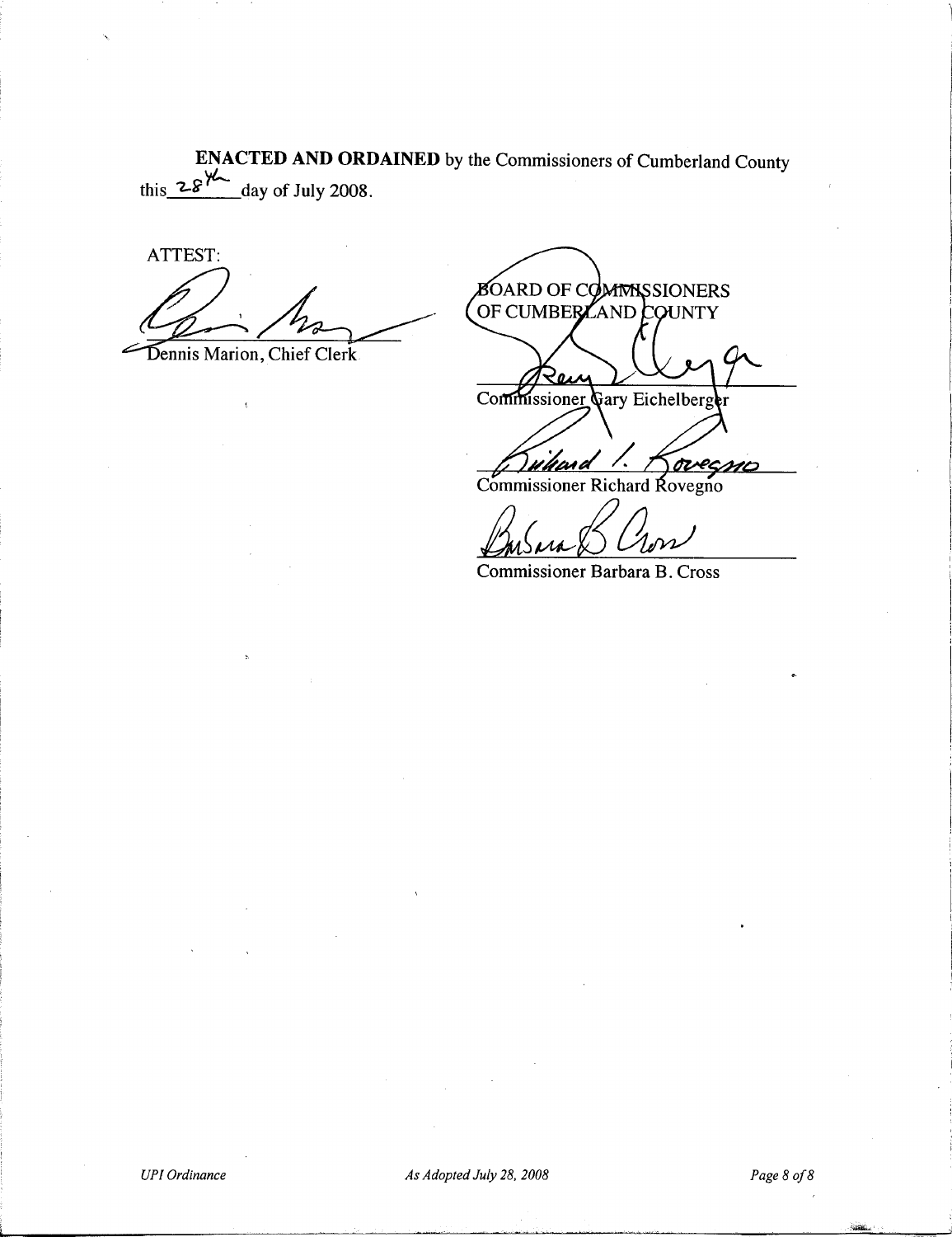I, ROBERT P. ZIEGLER, Recorder of Deeds of Cumberland County, Pennsylvania, do as prescribed by Pennsylvania Statute 16 P. S. Section 9781.1, recommend that those items enumerated in Paragraph 2(c) of the proposed Uniform Parcel Identifier Ordinance, as amended from time to time, be permitted to be recorded \ only if there is affixed to the document a Uniform Parcel Identifier as assigned by the Cumberland County Assessment Office, acting through its Tax Mapping Department, as provided for in the Act of January 15, 1988 (P.L. 1, No. 1) known as the Uniform Parcel Identifier Law.

·.

ÿ,

## RECORDER OF DEEDS CUMBERLAND COUNTY, PENNSYLVANIA

ROBERT P. ZIELLER  $B<sub>2</sub>$ 

Date:  $Jvly$  9 2008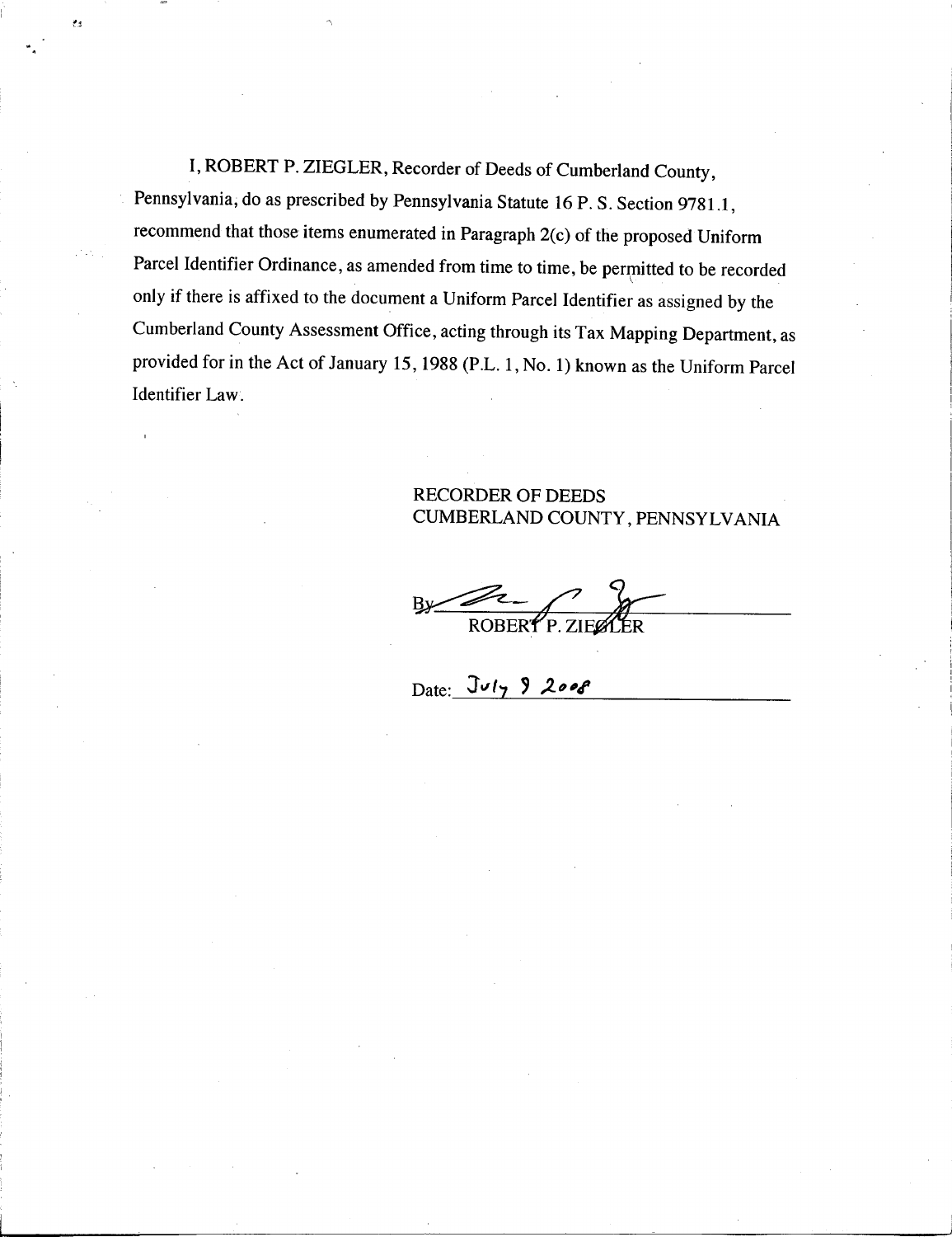# **FREY & TILEY**

#### ATTORNEYS-AT-LAW 5 SOUTH HANOVER STREET CARLISLE, PENNSYLVANIA 17013-3385

Telephone: (717) 243-5838 Facsimile: (717) 243-6441

..!

Of Counsel: ROBERT M. FREY ---------------

STEPHEN D. TILEY ROBERT G. FREY

## *MEMORANDUM*

| TO:          | <b>Hon. Gary Eichelberger</b><br>Hon. Richard Rovegno<br>Hon. Barbara B. Cross |
|--------------|--------------------------------------------------------------------------------|
| <b>FROM:</b> | Stephen D. Tiley, Esquire $\iiint_{\mathcal{L}} \mathcal{D} \mathcal{L}$       |
| DATE:        | <b>July 14, 2008</b>                                                           |
| RE:          | <b>Adoption of UPI Ordinance</b>                                               |

The Assessment Office and Recorder of Deeds Office are now seeking your adoption of the proposed UPI Ordinance. This Ordinance has been reviewed by those offices as well as by the real estate section of the Cumberland County Bar, and the Pennsylvania Land Title Association. Enclosed please find a copy of the proposed Ordinance, followed by the advertisement which will appear in the newspaper shortly.

The Ordinance is scheduled for adoption at your meeting on July 28, .2008. In the meantime, should you have any questions, please feel tree to contact me.

SOT/ti

cc: Dennis Marion, Chief Clerk Bonnie M. Mahoney, Chief Assessor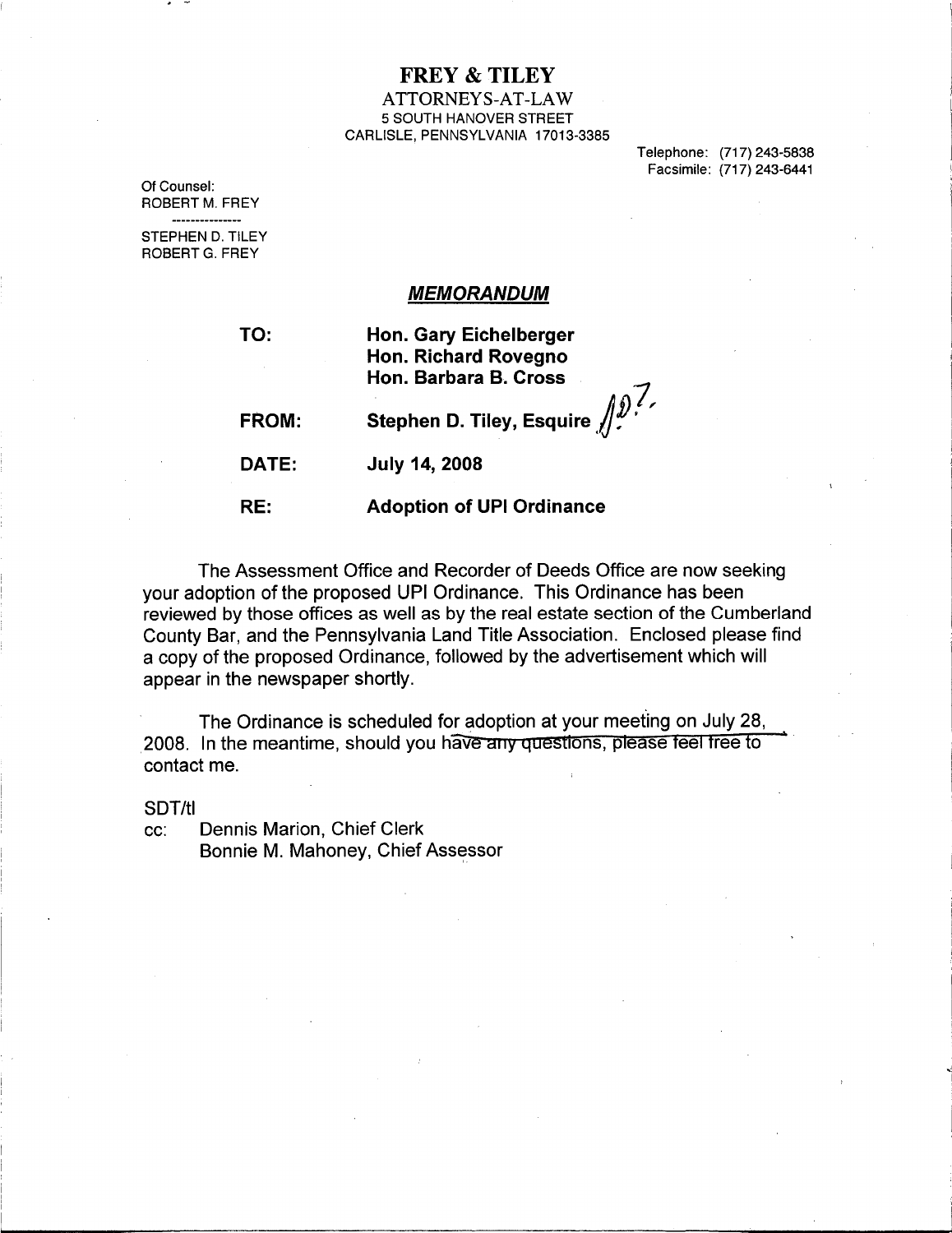## **NOTICE OF PROPOSED UNIFORM PARCEL IDENTIFIER ORDINANCE CUMBERLAND COUNTY, PENNSYLVANIA**

NOTICE IS HEREBY GIVEN by the Commissioners of Cumberland County, Pennsylvania, of its intention to consider for adoption, and to vote upon enactment of, an ordinance entitled and summarized hereafter, at its regularly scheduled meeting to be held on Monday, July 28, 2008, at 2:00 p.m., in the Commissioners Hearing Room,  $2<sup>nd</sup>$  floor, Cumberland County Courthouse, 1 Courthouse Square, Carlisle, Pennsylvania, or at another public meeting at said location not less than seven (7) nor more than 60 days following publication of this notice.

**AN ORDINANCE ESTABLISHING A UNIFORM PARCEL IDENTIFIER SYSTEM BY PROVIDING FOR A DEPOSITORY AGENCY OF THE COUNTY'S TAX MAPS, INCLUDING ADDITIONS, DELETIONS, AND REVISIONS OF SUCH MAPS AND BY PROVIDING FOR THE ASSIGNMENT BY SUCH AGENCY OF UNIFORM PARCEL IDENTIFIERS FOR EACH PARCEL ON THE MAP IN ORDER TO FACILITATE CONVEYANCING AND TO ESTABLISH A MODERN LAND RECORDS SYSTEM** 

A summary of the proposed ordinance is as follows:

یا مہ ہو

This Ordinance shall be known as the County of Cumberland Uniform Parcel Identifier Ordinance.

A "Uniform Parcel Identifier" is a number which identifies a parcel of land, or an interest in a parcel of land. A "Document" is anything in writing which is to be recorded in the Recorder of Deeds Office of Cumberland County, Pennsylvania, except for a will or general power of attorney.

The Cumberland County Assessment Office shall assign Uniform Parcel Identifier numbers to each parcel of real estate in the County. The Uniform Parcel Identifier numbers shall be the existing tax parcel number for each parcel of land. The Assessment Office may maintain the Uniform Parcel Identifier numbers and tax maps in electronic form, with public access in the Cumberland County Tax Mapping Office, and Recorder of Deeds Office.

The Assessment Office shall create a separate Uniform Parcel Identifier for each existing parcel of land, and each newly subdivided parcel of land. The Assessment Office may issue a separate Uniform Parcel Identifier for an interest in a parcel of land where the interest is less than full ownership, for example, a long-term lease. An owner subdividing or changing the size or description of real estate must provide a survey to the Assessment Office. The recording of a subdivision plan that includes an adequate metes and bounds description, prepared by a professional land surveyor, satisfies this requirement. The Assessment Office will issue a new Uniform Parcel Identifier within one day from receipt of a request and all documentation in proper order.